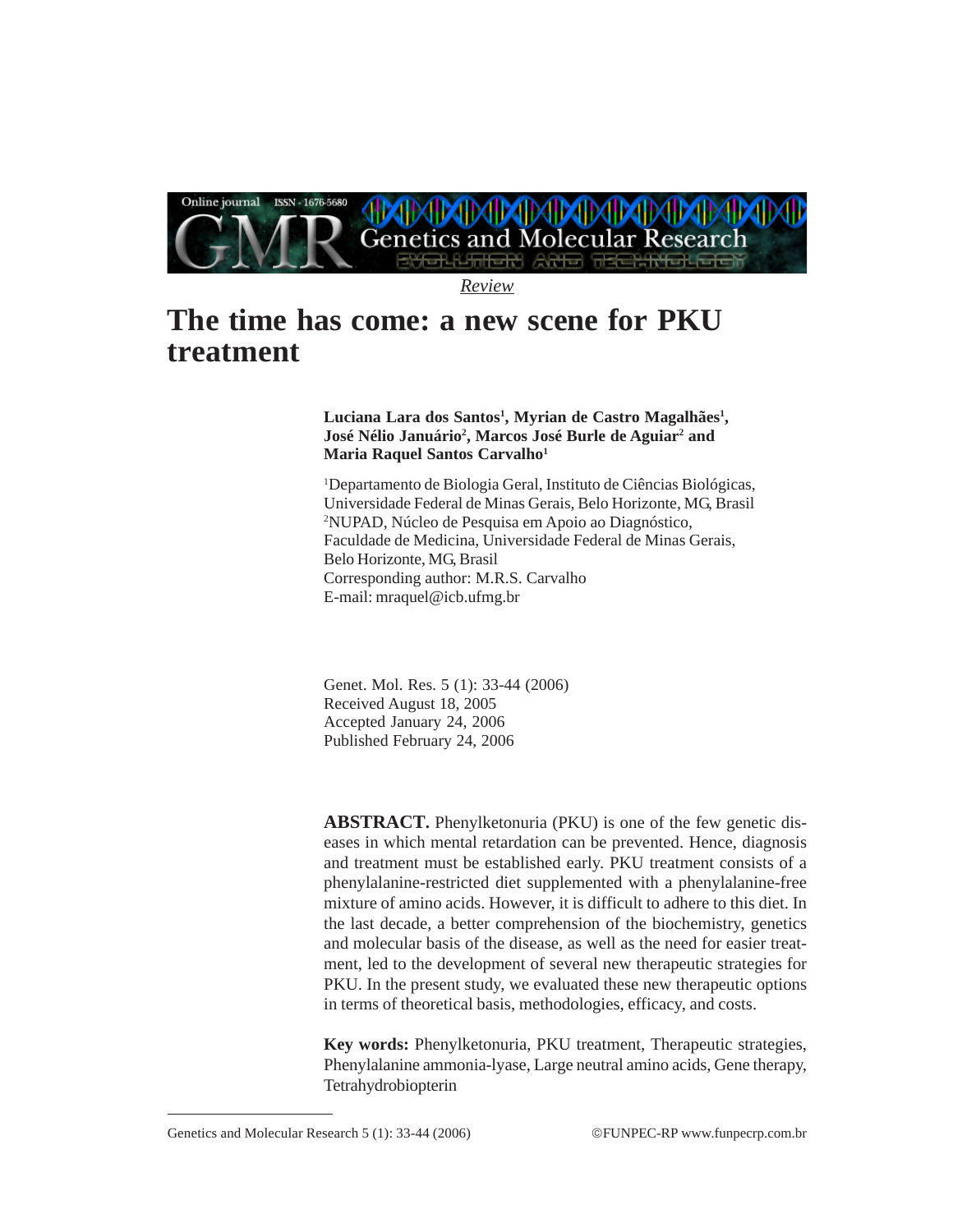# **INTRODUCTION**

Some of the most important contributions from basic research to disease comprehension are those insights derived from variations in both clinical manifestation and therapeutic response. Phenylketonuria (PKU; OMIM 261600) has always been considered to be the classical example of a simple genetic disease for which an effective therapy is possible. However, a closer look at the different phenotypic levels of the disease has brought about evidence of an unexpected complexity. Besides, PKU diet is extremely restrictive and consequently adherence to treatment is poor. In this context, some questions can be put forward: How far are we from a less burdensome but truly effective PKU treatment? What is the real impact of our basic knowledge of PKU on clinical management and therapy? How far are we from therapeutic strategies contemplating the underlying complexity of the illness? When are we going to be able to adapt therapeutics to patient individualities? Which perspectives of PKU treatment deserve our attention for the next few years?

Hyperphenylalaninemia (HPA) refers to all those clinical conditions leading to abnormally high phenylalanine (Phe) levels. Usually, HPAs are induced by mutations in the gene coding for phenylalanine hydroxylase (PAH; EC 1.14.16.1), the enzyme responsible for the conversion of Phe to tyrosine. PAH requires tetrahydrobiopterin  $(BH<sub>4</sub>)$  as co-factor. Mutations in those genes responsible for  $BH_4$  biosynthesis or regeneration lead to about 2% of the HPAs. On the other hand, PKU refers specifically to those HPAs caused by mutations in the PAH gene, which are severe enough to require therapeutic intervention.

PKU is an autosomal recessive disorder, with a mean frequency of 1:10.000 in Caucasian populations (Acosta et al., 2001; Scriver and Kaufman, 2001; Christ, 2003; Perez et al., 2004). Untreated patients are nowadays only seldom seen. The clinical picture includes delayed psychomotor development, mental retardation, a mousy odor in the urine, irritability, light cutaneous pigmentation, eczema, and epilepsy (OMIM - Online Mendelian Inheritance in Man, http://www.ncbi. nlm.nih.gov/entrez/query.fcgi?db=OMIM; Surtees and Blau, 2000; Scriver and Kaufman, 2001).

Among PKU patients, a remarkably wide variation is observed in both clinical manifestation and therapeutic response (Dipple and McCabe, 2000; Gjetting et al., 2001; Scriver, 2002). The genotype at the PAH locus is the main determinant of plasma Phe levels and, consequently, of phenotypic variability. More than 490 mutations have already been described at this locus. Therefore, most of the PKU patients are compound heterozygotes (PAH Mutation Analysis Consortium, http://www.pahdb.mcgill.ca/; Scriver et al., 2003). Due to the large number of mutations, some genotypes are only seldom seen and phenotype-genotype correlations in PKU are not easy to establish. Besides, the active form of the enzyme is a tetramer and interactions between subunits bearing different mutations are possible but rarely predictable (Clark, 1998; Guldberg et al., 1998; Dipple and McCabe, 2000; Rivera et al., 2000; Scriver et al., 2003; Pey et al., 2003; Kasnauskiene et al., 2003).

Some other factors can still contribute to the phenotypic variation observed among PKU patients, such as individual differences in Phe handling with regard to enteric absorption, hepatic uptake, incorporation into proteins, and transport across the blood-brain barrier (Kayaalp et al., 1997; Scriver and Waters, 1999; Greeves et al., 2000; Jennings et al., 2000; Rivera et al., 2000; Weglage et al., 2002). Therefore, alterations in many other genes can intervene producing the final phenotype. A growing comprehension of the origins of its phenotypic variation have hinted to some new strategies for therapeutic intervention in PKU.

Genetics and Molecular Research 5 (1): 33-44 (2006) www.funpecrp.com.br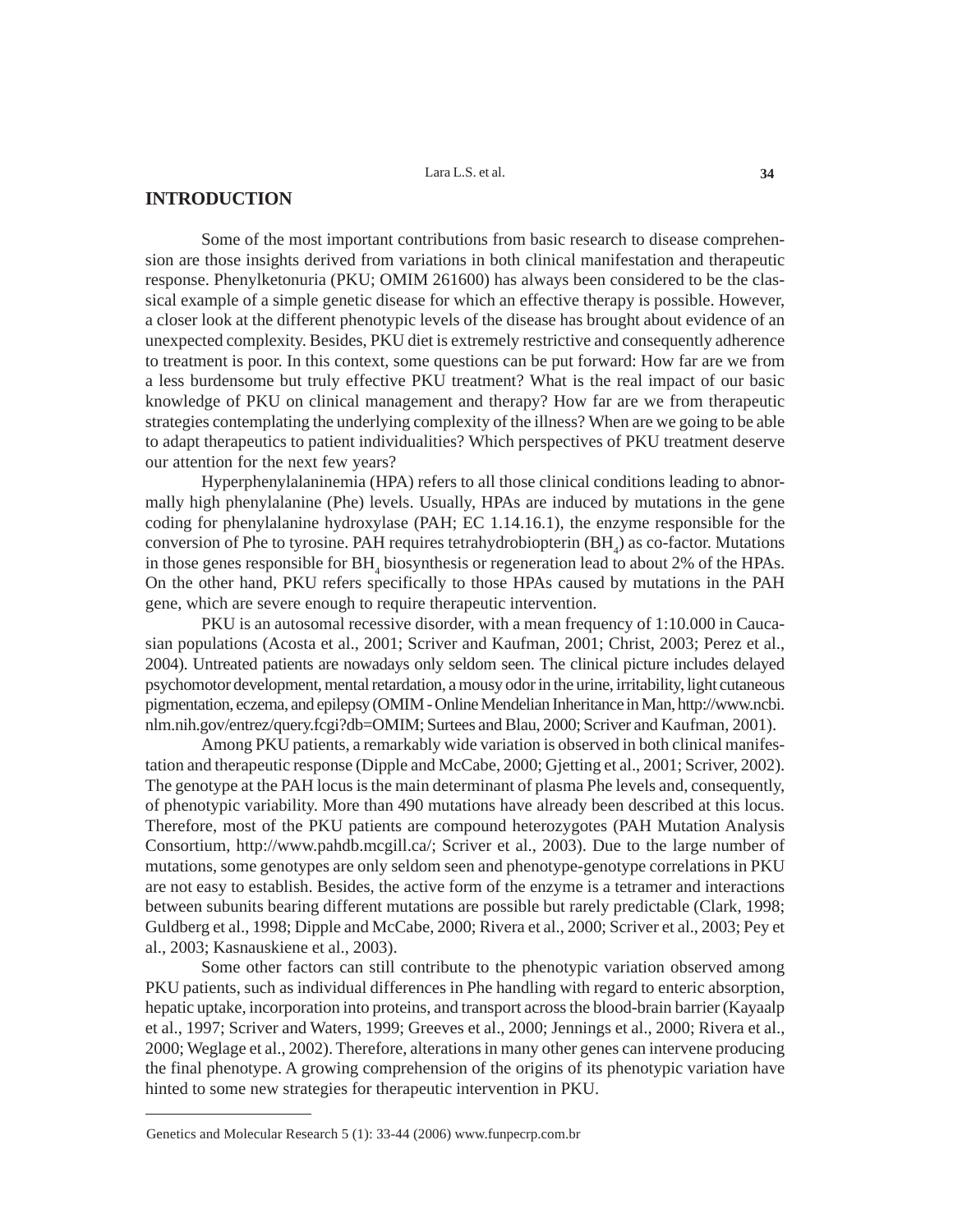## **THE CONVENTIONAL TREATMENT: PHENYLALANINE-RESTRICTED DIET**

Before considering new approaches to PKU management, it is fundamental to take a closer look at the low-Phe diet. PKU has always been targeted in newborn screening programs, because once low-Phe diet is started early, mental retardation can be prevented (Scriver, 1998; Clague and Thomas, 2002).

Variation in Phe tolerance depends not only on genetic background but also on metabolic status and general health conditions. Exercise, growth, pregnancy, and infections may change the needs for Phe. Therefore, the diet must be calibrated for each patient so that 1) Phe and/or secondary metabolites do not reach toxic levels and 2) intake of other amino acids must be sufficient to supply the patient's metabolic needs (Rose et al., 1955; Start, 1998; Arnold et al., 2002; Acosta et al., 2003).

The composition of the PKU diet has changed very little since its introduction in the 1950s. Basically, it is a low-protein diet supplemented with a Phe-free mixture of amino acids, plus added minerals, vitamins and other nutrients (MacDonald, 2000; Fisch, 2000; Przyrembel and Bremer, 2000; Scriver and Kaufman, 2001; Walter et al., 2002). Milk and dairy products, meat, eggs, wheat, beans, corn, peanuts, lentils, and other grains are prohibited. Breast milk can be encouraged once carefully controlled. Fruits and vegetables can be consumed, but in controlled quantities. Consequently, PKU diet is extremely restrictive and difficult to follow. Moreover, the Phe-free mixtures of amino acids have an unpleasant flavor and smell and must be consumed in relatively large amounts. The quality of life under the PKU diet is severely compromised and adherence to treatment diminishes as patients grow older (MacDonald, 2000; Fisch, 2000; Scriver and Kaufman, 2001; Walter et al., 2002; Koch et al., 2003).

Besides, in spite of all these sacrifices, even those patients who have been treated with low-Phe diet and who have adhered to it well show impaired frontal lobe functions and tend to score lower than their sibs in intelligence tests. Behavioral problems have also been reported. These results are frequently attributed to poor dietary control, and that the diet is too restrictive is a notion seldom expressed (Waisbren et al., 1987; Beasley et al., 1994; Smith and Knowles, 2000; Landolt et al., 2002; Arnold et al., 2002; Leuzzi et al., 2004). Despite being a huge advance and generally effective, low Phe-diet cannot be considered the dream management for PKU patients.

Therefore, alternatives to the PKU diet have been actively sought. In Table 1, a classification for the most recent therapeutic approaches for PKU is proposed. Some of them are already in use, while some others are still under development.

# **NEW PRODUCTS SUPPORTING LOW-PHENYLALANINE DIET: PROTEIN SUBSTITUTES WITH MORE PLEASANT FLAVOR**

Determining factors for poor compliance to low-Phe diet during and after adolescence are the unpleasant flavor and smell of the Phe-free mixtures of amino acids. To solve this problem, some new products have been developed. New commercial presentations of the Phefree mixture of amino acids include sachets, little bars with the flavor of fruits and tablets. Besides, vitamins and minerals are supplied separately. Some of these products have already been tested showing better acceptance than the conventional dietetic formulas (Rohr et al., 2001; MacDonald et al., 2003, 2004).

Genetics and Molecular Research 5 (1): 33-44 (2006) www.funpecrp.com.br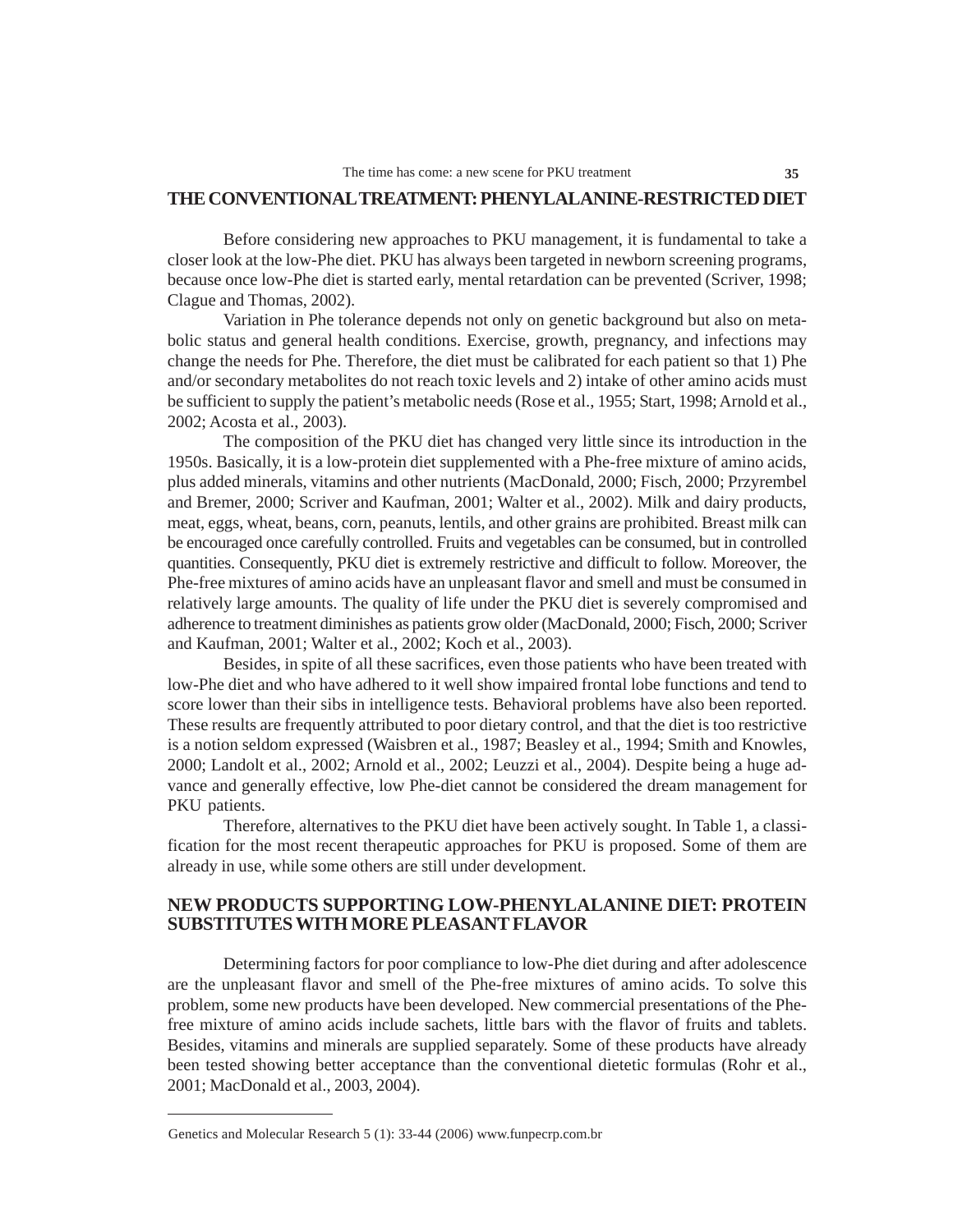| <b>Table 1.</b> Classification of new therapeutic strategies for phenylketonuria. |                                                                                  |
|-----------------------------------------------------------------------------------|----------------------------------------------------------------------------------|
| Theoretical principles                                                            | Therapeutic strategies                                                           |
| Substract reduction                                                               | New phenylalanine-free formulae.                                                 |
| Reduction of phenylalanine uptake                                                 | Purified phenylalanine ammonia-lyase                                             |
| Alternative degradation pathways                                                  | Recombinant phenylalanine ammonia-lyase<br>Pegylated phenylalanine ammonia-lyase |
| Increase of PAH enzymatic activity                                                | Tetrahydrobiopterin (BH <sub>4</sub> ) supplementation                           |
| Competition for blood-brain barrier carriers                                      | Large neutral amino acids supplementation                                        |
| Gene therapy                                                                      | Low immunogenic vectors<br>PAH expression in tissues other than liver            |

PAH = phenylalanine hydroxylase.

# **PHENYLALANINE DEGRADATION IN THE INTESTINAL LUMEN: PHENYLALANINE AMMONIA-LYASE**

Another therapeutic resource currently under development for PKU treatment is based on the oral administration of phenylalanine ammonia-lyase (PAL; EC 4.3.1.5). This enzyme acts by degrading Phe in the intestinal lumen preventing its absorption (Sarkissian et al., 1999; reviewed by Kim et al., 2004). Problems associated with this approach are PAL inactivation by digestive enzymes and the high costs of conventional protein purification. When intravenously injected, PAL exhibited low stability and high immunogenicity. To prevent PAL inactivation by digestive enzymes, PAL is immobilized in semi-permeable microcapsules. With this preparation, a reduction in plasma Phe levels has been reported in both mice and humans (Sarkissian et al., 1999; Levy, 1999).

In addition, a recombinant PAL has also been produced to reduce costs and increase PAL availability. The PAL gene was cloned under a high-expression *Escherichia coli* promoter. A 30 to 40% reduction of blood Phe concentration was observed in mice after oral administration of *E. coli* cells expressing PAL. This reduction reached ca. 50%, when the recombinant PAL was administered combined with a protease inhibitor (Sarkissian et al., 1999).

In another study, *Petroselinum crispum* PAL gene was subcloned in *Lactococcus lactis*. This modified probiotic was administered to HPA rats leading to significant reduction of plasma Phe levels (Liu et al., 2002). *L. lactis* do not permanently adhere to the intestinal mucosa, conferring to this therapeutic strategy the necessary plasticity with minor risks of excessively reducing Phe absorption.

Recently, a pegylated phenylalanine ammonia-lyase (PEG-PAL) was tested. When intravenously injected, PEG-PAL was less immunogenic and more stable than the native nonpegylated PAL. Besides, PEG-PAL retained full catabolic activity (Ikeda et al., 2005; Gamez et al., 2005).

# **LARGE NEUTRAL AMINO ACID SUPPLEMENTATION**

Phe, as well as other large neutral amino acids (LNAAs: asparagine, cysteine, glutamine, histidine, isoleucine, leucine, methionine, serine, threonine, tyrosine, tryptophan, and va-

Genetics and Molecular Research 5 (1): 33-44 (2006) www.funpecrp.com.br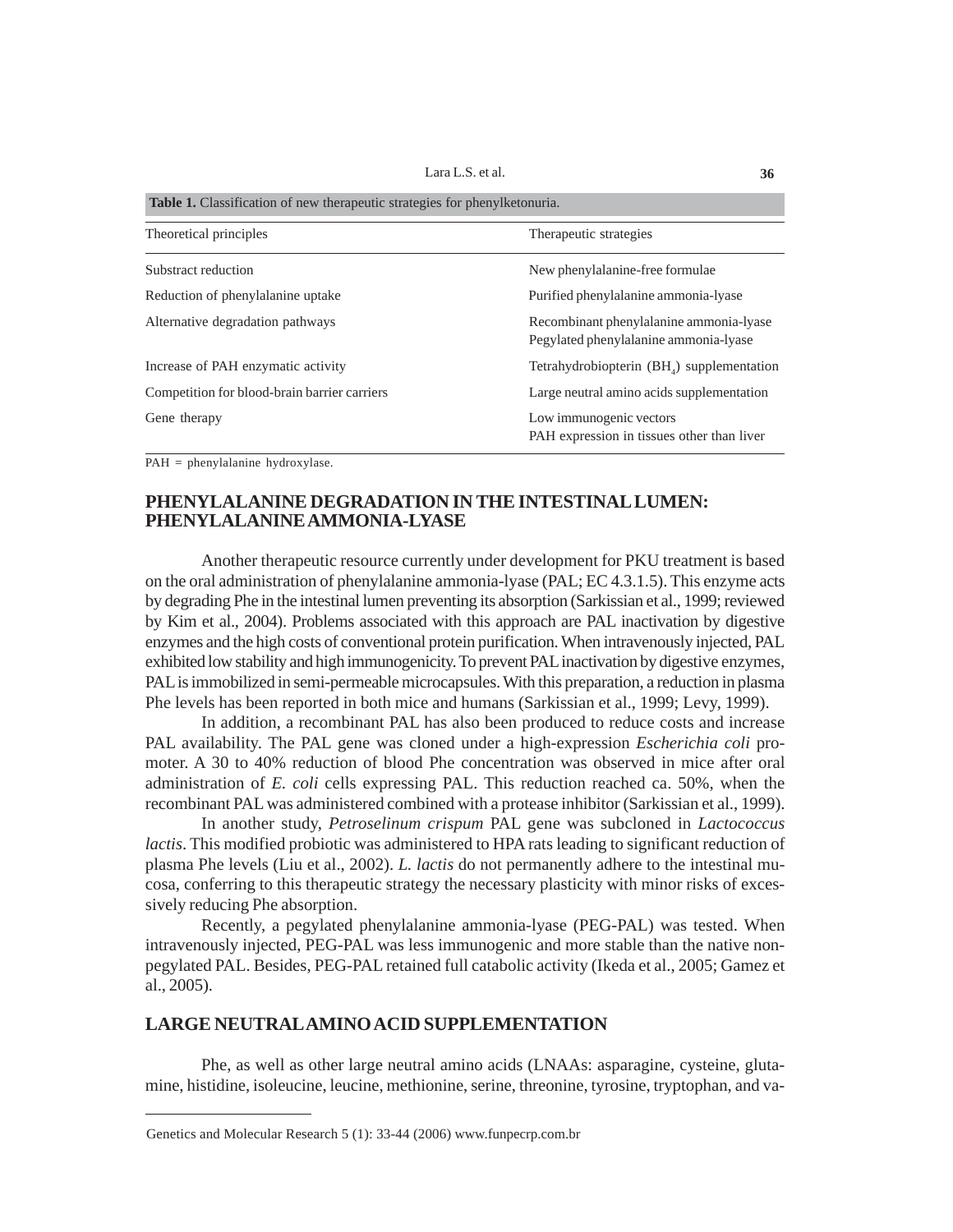line), are transported across the blood-brain barrier by means of L-type amino acid carrier. High Phe levels, such as those usually seen in PKU patients, reduce the brain uptake of other LNAAs (Figure 1; Pietz et al., 1999; Koch et al., 2003; Kanai and Endou, 2003). Some LNAAs such as tyrosine and tryptophan are precursors of neurotransmitters, and it has been suggested that impaired neurotransmitter synthesis would be an additional factor contributing to the cognitive dysfunction observed in PKU (Pietz et al., 1999; Surtees and Blau, 2000; Weglage et al., 2002; Koch et al., 2003; Matalon et al., 2003).



**Figure 1.** Phenylalanine competes with other LNAAs for the same carrier to pass the blood-brain barrier. High phenylalanine levels, as seen in PKU patients, reduce the brain uptake of other LNAAs and their availability in the brain.

Consequently, a new therapeutic strategy based on moderate protein restriction combined with the supplementation of LNAAs except for Phe was introduced (Koch et al., 2003; Matalon et al., 2003). This strategy has been offered since 1985 at the John F. Kennedy Institute, DK, to those adolescent and adult PKU patients with difficulties in adhering to the Pherestricted diet (National PKU News http://www. pkunews.org/). Despite the large number of tablets to be consumed, about ten before each meal, the LNAA supplement has had a good acceptance. In a fifteen year-follow-up of those patients, there were no differences in cognitive performance or other adverse effects, when adolescents under conventional low-Phe diet were compared to those under a less restrictive low-protein diet plus a Phe-free LNAA supplement (Koch et al., 2003). Similar results have been published elsewhere by an independent study (Moats et al., 2003).

# **BH4 SUPPLEMENTATION FOR PATIENTS WITH PHENYLALANINE HYDROXYLASE MUTATIONS**

Another relevant alternative to the low-Phe diet was pointed out by the observation that some PAH-deficient PKU patients show reduced plasma Phe levels with the  $BH$ <sub>4</sub> loading test. Recently, it has been shown that a large group of patients with PAH mutations do respond to treatment with BH<sub>4</sub> (Lindner et al., 2001; Bernergger and Blau, 2002; Cerone et al., 2004;

Genetics and Molecular Research 5 (1): 33-44 (2006) www.funpecrp.com.br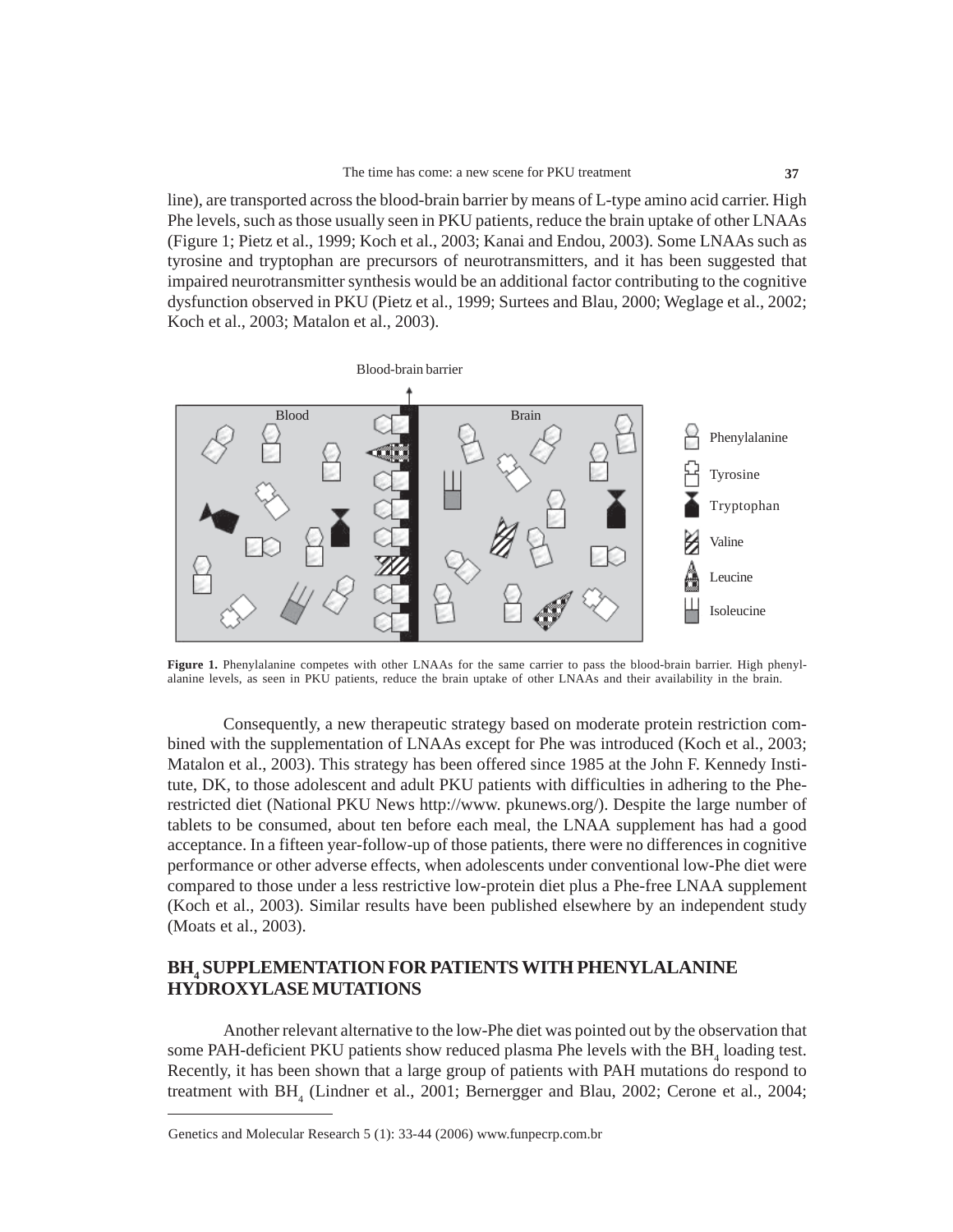Steinfeld et al., 2004). The most important factor determining  $BH$ <sub>4</sub> responsiveness seems to be the allelic combination at the PAH locus, and the intensity of the response to  $BH<sub>4</sub>$  therapy in these patients correlated with the residual enzymatic activity of the mutations identified in the patient (Blau and Erlandsen, 2004).  $BH_4$ -responsive PAH mutations are listed elsewhere (http://www. bh4.org/biopku.html). However, there is some controversy in the literature regarding the effectiveness of  $\text{BH}_4$  supplementation in the presence of some specific mutations or genotypes (Lindner et al., 2001). Recently, it has been shown that long-term  $\text{BH}_4$  treatment may also increase Phe tolerance in many patients with severe PKU phenotype (Hennermann et al., 2005).

Approximately 60% of the patients with plasma Phe concentrations between 400 and 800  $\mu$ mol/L respond to the BH<sub>4</sub>. However, some patients with higher Phe levels also respond to  $\rm BH_{_4}$  therapy. Best results are obtained with a dose of 20 mg/kg. A few hours after  $\rm BH_{_4}$  administration, blood Phe concentrations decrease considerably (Bardelli et al., 2002; Bernegger and Blau, 2002; Spaapen and Rubio-Gozalbo, 2003; Desviat et al., 2004; Perez-Ducñas et al., 2004). It has also been suggested that  $BH$ <sub>4</sub> supplementation combined with the diet would suffice for the prevention of the maternal PKU syndrome (Trefz and Blau, 2003).

Some hypotheses have been proposed for explaining  $BH<sub>4</sub>$  responsiveness: 1) some PAH mutant proteins have a reduced binding affinity for  $\text{BH}_4^2$ , which can be overcome at higher  $BH<sub>4</sub>$  concentrations; 2)  $BH<sub>4</sub>$  helps stabilize PAH by protecting the protein against proteolytic cleavage or degradation, as a chaperon; 3)  $BH_4$  helps stabilize PAH mRNA, and 4)  $BH_4$  regulates PAH gene expression (Erlandsen and Stevens, 2001; Steinfeld et al., 2003; Spaapen and Rubio-Gozalbo, 2003; Blau and Erlandsen, 2004). However, it has been suggested that  $BH<sub>4</sub>$ affects the conformational stability of PAH and consequently its activity (Thony et al., 2004).

### **GENE THERAPY**

The ideal treatment of genetic diseases would consist of taking a normal copy of the defective gene and transferring it into the patient's cells, which should express it. PAH gene is expressed mainly in the liver. Vectors derived from a recombinant retrovirus can efficiently transduce the PAH cDNA into PAH-deficient hepatocytes *in vitro*, but the transduction efficiency is low *in vivo* (Eisensmith and Woo, 1996). Beyond this barrier, studies have been initiated in which vectors derived from a recombinant adenovirus expressing PAH cDNA have been placed in the portal circulation of PAH-deficient mice. This approach allowed the restoration of 10 to 80% of hepatic PAH activity, normalizing the plasma phenylalanine levels. Antibodies against recombinant adenoviral vector are a great obstacle to this strategy (Eisensmith and Woo, 1994, 1996; Fang et al., 1994). However, it has been shown that the concurrent administration of an immunosuppressant blocking host immune response prolongs PAH gene expression, and promotes the reversal of hypopigmentation (Nagasaki et al., 1999).

Recombinant adenovirus-associated vectors seem to be safer and more effective. They lead to minimal immune response and produce longer lasting therapeutic effects. This treatment was very satisfactory in male PKU mice, inducing a reduction of plasma Phe level from 1800 to 360 µM in two weeks. Unexpectedly, the treatment was less effective in females and further studies are needed to explain this difference (Kay and Nakai, 2003; Oh et al., 2004).

In addition to conventional gene therapy, some studies with heterologous therapy (PAH expression in tissues other than liver) have been developed for PKU. According to this strategy, epidermal keratinocytes and dermal fibroblasts were engineered by transducing retroviral vec-

Genetics and Molecular Research 5 (1): 33-44 (2006) www.funpecrp.com.br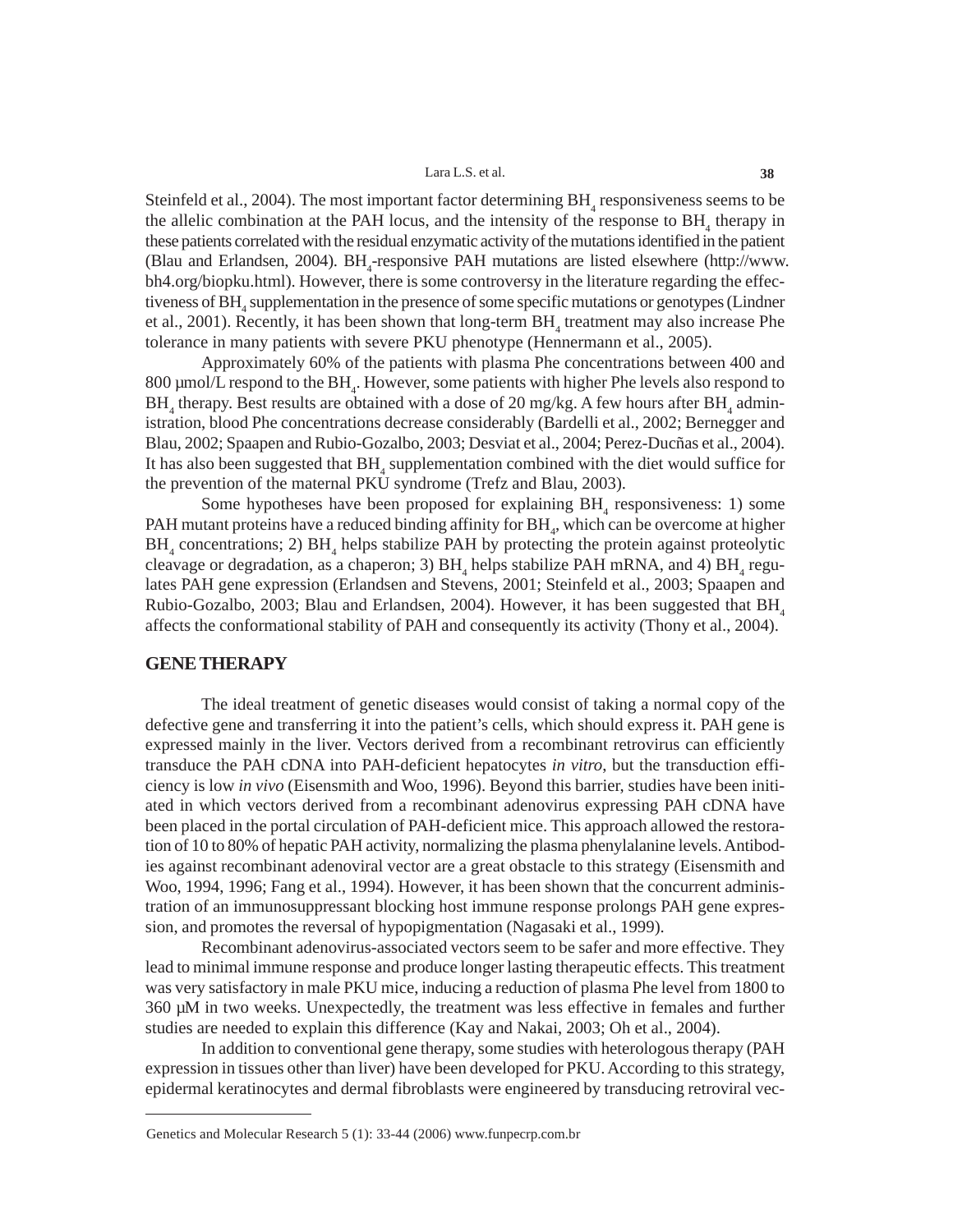tors expressing genes coding for PAH and GTP-cyclohydrolase (one of the enzymes involved in BH<sub>4</sub> synthesis), and high Phe clearance was obtained (Christensen et al., 2000, 2002, 2005a). Moreover, it has been shown that concomitant overexpression of enzymes responsible for additional steps in Phe uptake and metabolism, such as LAT1 and 4F2hc subunits of the large neutral amino acid transporter and tyrosinase, also increases Phe transport into human keratinocytes improving its clearance (Christensen et al., 2005b). PAH expression in erythrogenic bone marrow, T-lymphocytes and skeletal muscle has also been explored (Lin et al., 1997; Harding et al., 1998, 2003). Skeletal muscle therapy seems promising, but co-expression of  $\text{BH}_4$  biosynthesis genes is necessary (Harding et al., 1998, 2004, reviewed by Ding et al., 2004).

In addition to technical difficulties typically associated with gene therapy, some other problems emerge from specific aspects of the illness. Although most PKU mutations lead to loss of function, the protein is frequently present. Allele interactions in PKU are still poorly understood. It is predictable, that in some cases it would also be necessary to inactivate the abnormal alleles.

## **FINAL COMMENTS**

PKU is a hazardous condition and the low-Phe diet undoubtedly changes its course. In spite of that seemingly successful outcome, some patients still have subtle cognitive and emotional abnormalities. However, the worse consequence of a low-Phe diet is the loss of quality of life imposed on the patients and their families. Compliance to a low-Phe diet gradually decreases after infancy. By adolescence, 60 to 80% of the patients have partially or completely abandoned the treatment (Smith and Knowles, 2000; Walter et al., 2002; Merrick et al., 2003). Consequently, PKU therapy still needs to be improved. The pressure created by these difficulties, combined with the great deal of information generated in more than 50 years of PKU research, have produced an interesting situation, in which the perception of the complexity underlying the illness has led to the development of new therapeutic strategies. Some of them are not truly ready to use, such as PAH-based gene therapy. Some others have been submitted to clinical trials for some years now, such as the new Phe-free products and PAL,  $BH_{4}$ , and LNAA supplements.

Low-Phe diet has two main problems. One is the flavor and the smell of many of the Phe-free products. The other is the strong restriction in protein intake with which the patients must comply. The first problem has been successfully addressed by the introduction of more palatable Phe-free products, such as new formulae, tablets or bars. Therefore, a better compliance to the low-Phe diet is expected in the very near future. However, the second problem, that is, the no-almost-everything diet remains.

In this context,  $PAL$ ,  $BH<sub>4</sub>$ , and  $LNAA$  supplements represent very attractive alternatives where their use allows for a less restrictive diet. However, all of the three are only partially effective alternatives.

PAL-mediated Phe degradation in the intestinal lumen would be a good therapeutic option. In humans, it has only been tested as a purified enzyme, which has the disadvantage of high production costs. PAL-secreting genetically modified organisms offer better economical viability but, have been tested only in animal models. Despite being successful in pre-clinical trials, restrictions in genetically modified organisms commercialization are expected in some

Genetics and Molecular Research 5 (1): 33-44 (2006) www.funpecrp.com.br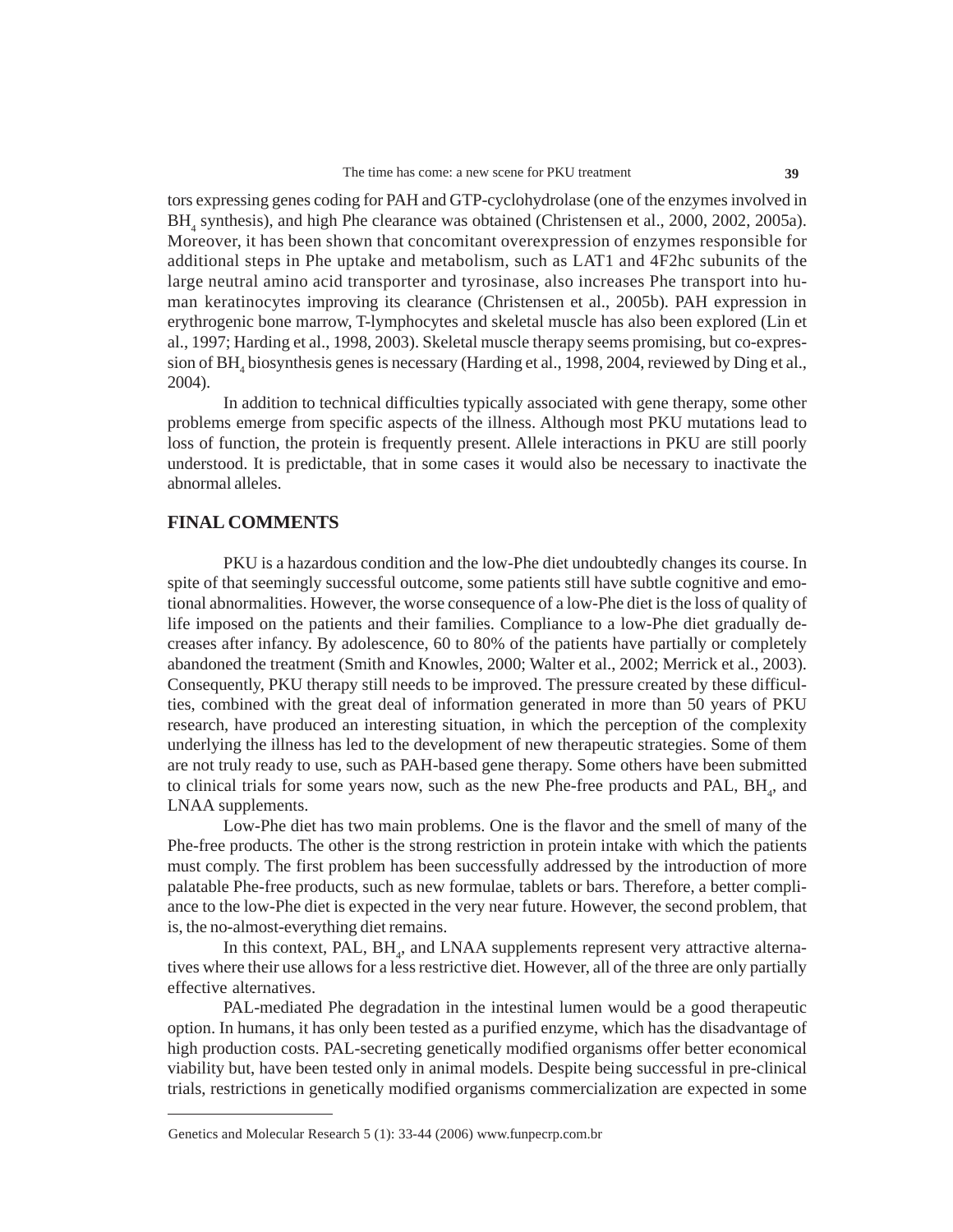countries. Moreover, PKU treatment requires a 70-80% reduction in blood Phe concentrations, which has not been achieved by this method. Therefore, when and if this therapeutic strategy becomes practice, some restrictions in Phe intake will still be needed. Investigations of PEG-PAL have just started, but preliminary results appear promising. The discovery of BH<sub>4</sub>-responsive PAH deficiency opened a new perspective in PKU treatment. However, BH<sub>4</sub>-responsiveness depends on the presence of some residual enzymatic activity, and therefore,  $BH$ <sub>4</sub> supplementation in PAH deficiency is not indicated for all the patients. BH<sub>4</sub>-responsiveness correlates with the mutation present in the patients, but variation among patients bearing the same allele has also been described. This finding suggests that other factors must take part in determining  $BH$ <sub>4</sub> responsiveness in PAH-deficient individuals. However, the main difficulty associated with  $\operatorname{BH}_4$  supplementation is by far its high, almost prohibitive price. Only at lower costs will the expectation of a widespread  $\text{BH}_4$  use in PKU be fulfilled.

A particularly attractive therapeutic option for those patients who do not cope with adhering to low-Phe diet is LNAA supplementation. The results published so far seem to justify an optimistic expectation. Nevertheless, some aspects should be stressed. The results reported up to now refer to a very small sample. Phe levels in the brain decrease slowly and a period of approximately six months is necessary for normal values to be achieved. There is only one article in the literature relating the results of long-term therapeutic tests of LNAA supplementation, and therefore, doses and side effects are still poorly characterized. Moreover, this treatment is not indicated for all patients. It has not been tested in children, and its use by women of reproductive age is not warranted, since its efficacy in preventing maternal PKU embryopathy has not been shown (Lee et al., 2005). However, it is a very important option for older patients, because the quality of life standards achieved are much better than those obtained with a low-Phe diet.

Research based on conventional gene therapy has seen some success, but the lack of truly appropriate vectors for gene transfer is still a limitation to overcome. Heterologous therapy remains far from clinical application due to the need of combining PAH and  $BH$ <sub>4</sub> gene expression in tissues. Methods such as ribozymes, triplex DNA, anti-sense RNA, which could help some patients, are not at our disposal. Options allowing some degree of individualization of the treatment are very welcomed.

Perhaps, the most interesting aspect of current PKU therapy research is the diversity of new strategies in development. All of them have advantages and disadvantages, and presently, only BH<sub>4</sub> supplementation allows the patient to completely depart from the diet. It is possible that in the next few years we will treat PKU patients with combinations of a less restrictive diet combined with flavorful Phe-free amino acid supplements, plus LNAAs, and in some cases, plus BH<sub>4</sub>. Besides, changing therapy as patients grow older is a very attractive possibility. In the first years of life, the better option is still the low-Phe diet, but alternative treatments should be introduced as patients start to reveal difficulties in keeping to the diet. At this moment, individualization relies on identifying the specific therapeutic combination that better suits a specific patient.

Prospective, controlled studies, with large enough samples, should be developed before generalizing the use of these new therapeutic alternatives. Although the perfect PKU therapy, involving few sacrifices and low costs still does not exist, news on this front promises a significant improvement in the quality of life for patients and their families.

Genetics and Molecular Research 5 (1): 33-44 (2006) www.funpecrp.com.br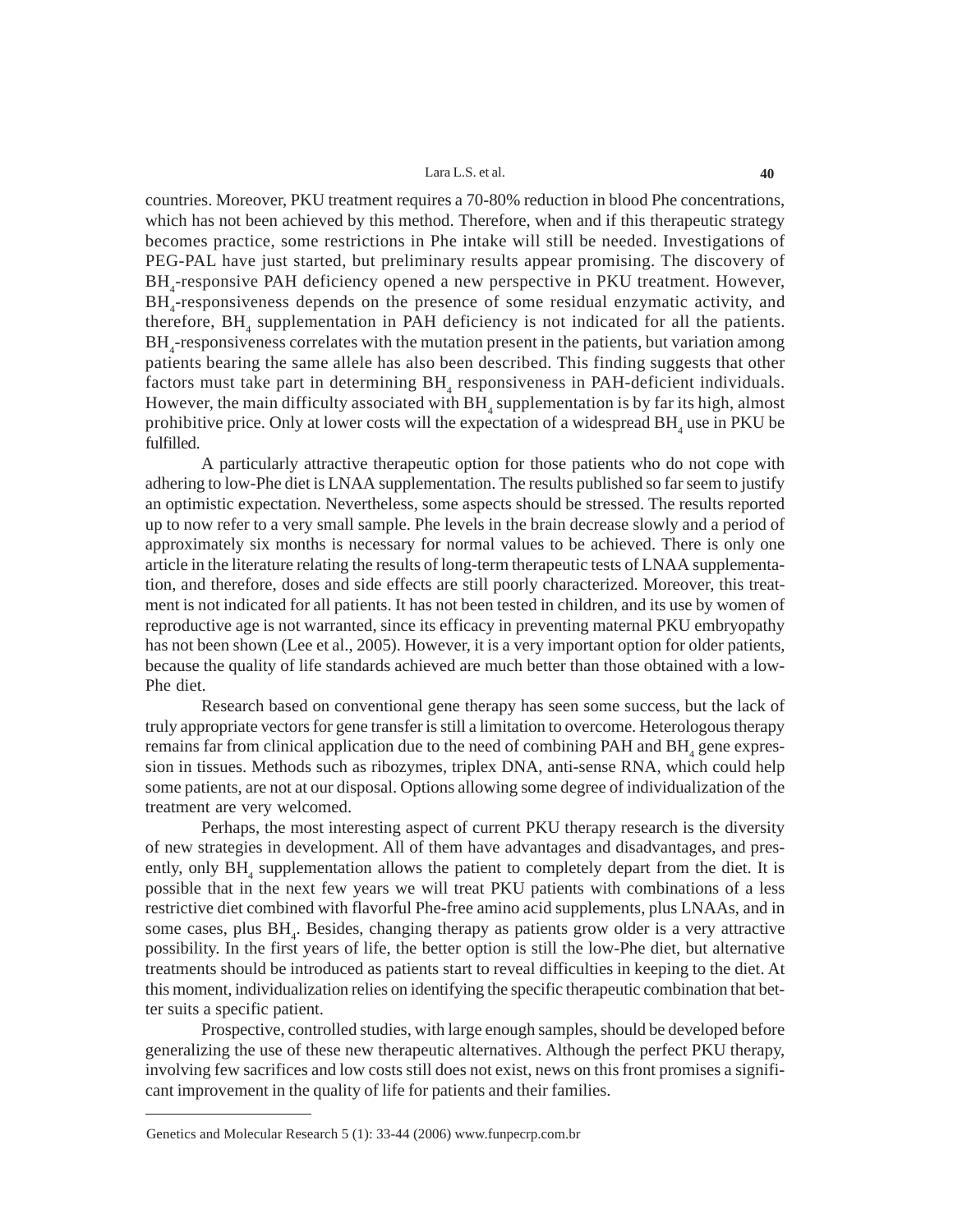### **REFERENCES**

- Acosta A, Silva Jr W, Carvalho T, Gomes M et al. (2001). Mutations of the phenylalanine hydroxylase (PAH) gene in Brazilian patients with phenylketonuria. *Hum*. *Mutat*. 17: 122-130.
- Acosta PB, Yannicelli S, Singh R, Mofidi S et al. (2003). Nutrient intakes and physical growth of children with phenylketonuria undergoing nutrition therapy. *J*. *Am*. *Diet*. *Assoc*. 103: 1167-1173.
- Arnold GL, Vladutiu CJ, Kirby RS, Blakely EM et al. (2002). Protein insufficiency and linear growth restriction in phenylketonuria. *J*. *Pediatr*. 141: 243-246.
- Bardelli T, Donati MA, Gasperini S, Ciani F et al. (2002). Two novel genetic lesions and a common BH4 responsive mutation of the PAH gene in Italian patients with hyperphenylalaninemia. *Mol*. *Genet*. *Metab*. 77: 260-266.
- Beasley MG, Costello PM and Smith I (1994). Outcome of treatment in young adults with phenylketonuria detected by routine neonatal screening between 1964 and 1971. *Q*. *J*. *Med*. 87: 155-160.
- Bernegger C and Blau N (2002). High frequency of tetrahydrobiopterin-responsiveness among hyperphenylalaninemias: a study of 1,919 patients observed from 1988 to 2002. *Mol*. *Genet*. *Metab*. 77: 304- 313.
- Blau N and Erlandsen H (2004). The metabolic and molecular bases of tetrahydrobiopterin-responsive phenylalanine hydroxylase deficiency. *Mol*. *Genet*. *Metab*. 82: 101-111.
- Cerone R, Schiaffino MC, Fantasia AR, Perfumo M et al. (2004). Long-term follow-up of a patient with mild tetrahydrobiopterin-responsive phenylketonuria. *Mol*. *Genet*. *Metab*. 81: 137-139.
- Christ SE (2003). Asbjorn Folling and the discovery of phenylketonuria. *J*. *Hist*. *Neurosci*. 12: 44-54.
- Christensen R, Kolvraa S, Blaese RM and Jensen TG (2000). Development of a skin-based metabolic sink for phenylalanine by overexpression of phenylalanine hydroxylase and GTP cyclohydrolase in primary human keratinocytes. *Gene Ther*. 7: 1971-1978.
- Christensen R, Guttler F and Jensen TG (2002). Comparison of epidermal keratinocytes and dermal fibroblasts as potential target cells for somatic gene therapy of phenylketonuria. *Mol*. *Genet*. *Metab*. 76: 313-318.
- Christensen R, Alhonen L, Wahlfors J, Jakobsen M et al. (2005a). Characterization of transgenic mice with the expression of phenylalanine hydroxylase and GTP cyclohydrolase I in the skin. *Exp*. *Dermatol*. 14: 535-542.
- Christensen R, Kolvraa S and Jensen TG (2005b). Manipulation of the phenylalanine metabolism in human keratinocytes by retroviral mediated gene transfer. *Cells Tissues Organs* 179: 170-178.

Clague A and Thomas A (2002). Neonatal biochemical screening for disease. *Clin*. *Chim*. *Acta* 315: 99-110. Clark AG (1998). Mutation-selection balance with multiple alleles. *Genetica* 102-103: 41-47.

- Desviat LR, Perez B, Belanger-Quintana A, Castro M et al. (2004). Tetrahydrobiopterin responsiveness: results of the BH4 loading test in 31 Spanish PKU patients and correlation with their genotype. *Mol*. *Genet*. *Metab*. 83: 157-162.
- Ding Z, Harding CO and Thony B (2004). State-of-the-art 2003 on PKU gene therapy. *Mol*. *Genet*. *Metab*. 81: 3-8.
- Dipple KM and McCabe ER (2000). Phenotypes of patients with "simple" Mendelian disorders are complex traits: thresholds, modifiers, and systems dynamics. *Am*. *J*. *Hum*. *Genet*. 66: 1729-1735.
- Eisensmith RC and Woo SL (1994). Gene therapy for phenylketonuria. *Acta Paediatr*. *Suppl*. 407: 124-129.
- Eisensmith RC and Woo SL (1996). Gene therapy for phenylketonuria. *Eur*. *J*. *Pediatr*. 155 (Suppl 1): S16- S19.
- Erlandsen H and Stevens RC (2001). A structural hypothesis for BH4 responsiveness in patients with mild forms of hyperphenylalaninaemia and phenylketonuria. *J*. *Inherit. Metab*. *Dis*. 24: 213-230.
- Erlandsen H, Patch MG, Gamez A, Straub M et al. (2003). Structural studies on phenylalanine hydroxylase and implications toward understanding and treating phenylketonuria. *Pediatrics* 112: 1557-1565.
- Fang B, Eisensmith RC, Li XH, Finegold MJ et al. (1994). Gene therapy for phenylketonuria: phenotypic correction in a genetically deficient mouse model by adenovirus-mediated hepatic gene transfer. *Gene Ther*. 1: 247-254.
- Fisch RO (2000). Comments on diet and compliance in phenylketonuria. *Eur*. *J*. *Pediatr*. 159 (Suppl 2): S142-S144.
- Gamez A, Sarkissian CN, Wang L, Kim W et al. (2005). Development of pegylated forms of recombinant *Rhodosporidium toruloides* phenylalanine ammonia-lyase for the treatment of classical phenylketonuria. *Mol*. *Ther*. 11: 986-989.
- Gjetting T, Romstad A, Haavik J, Knappskog PM et al. (2001). A phenylalanine hydroxylase amino acid polymorphism with implications for molecular diagnostics. *Mol*. *Genet*. *Metab*. 73: 280-284.

#### Genetics and Molecular Research 5 (1): 33-44 (2006) www.funpecrp.com.br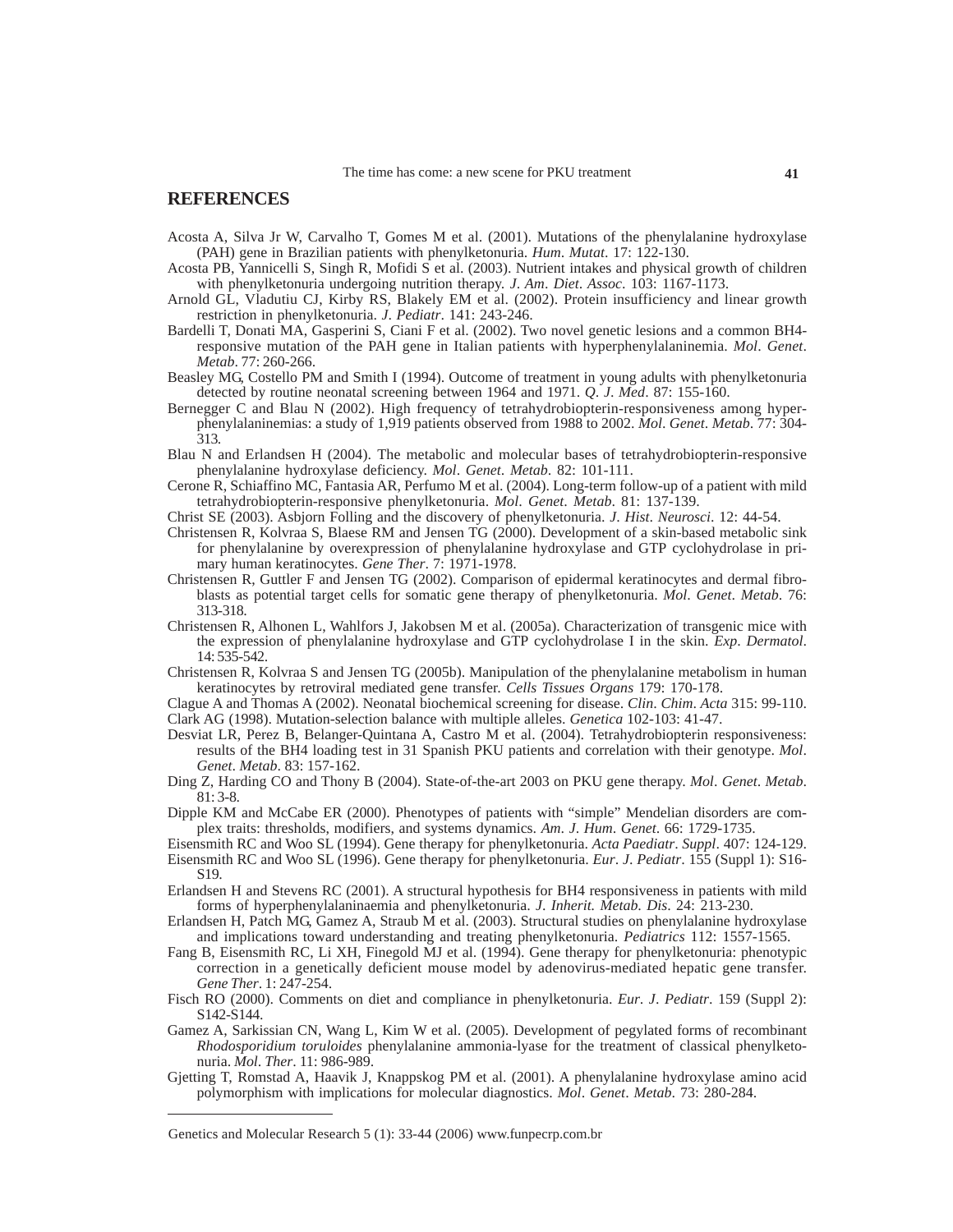- Greeves LG, Patterson CC, Carson DJ, Thom R et al. (2000). Effect of genotype on changes in intelligence quotient after dietary relaxation in phenylketonuria and hyperphenylalaninaemia. *Arch*. *Dis*. *Child*. 82: 216-221.
- Guldberg P, Rey F, Zschocke J, Romano V et al. (1998). A European multicenter study of phenylalanine hydroxylase deficiency: classification of 105 mutations and a general system for genotype-based prediction of metabolic phenotype. *Am*. *J*. *Hum*. *Genet*. 63: 71-79.
- Harding CO, Wild K, Chang D, Messing A et al. (1998). Metabolic engineering as therapy for inborn errors of metabolism-development of mice with phenylalanine hydroxylase expression in muscle. *Gene Ther*. 5: 677-683.
- Harding CO, Neff M, Jones K, Wild K et al. (2003). Expression of phenylalanine hydroxylase (PAH) in erythrogenic bone marrow does not correct hyperphenylalaninemia in Pah(enu2) mice. *J*. *Gene Med*. 5: 984-993.
- Harding CO, Neff M, Wild K, Jones K et al. (2004). The fate of intravenously administered tetrahydrobiopterin and its implications for heterologous gene therapy of phenylketonuria. *Mol*. *Genet*. *Metab*. 81: 52-57.
- Hennermann JB, Buhrer C, Blau N and Vetter B (2005). Long-term treatment with tetrahydrobiopterin increases phenylalanine tolerance in children with severe phenotype of phenylketonuria. *Mol*. *Genet*. *Metab*. (in press).
- Ikeda K, Schiltz E, Fujii T and Takahashi M (2005). Phenylalanine ammonia-lyase modified with polyethylene glycol: Potential therapeutic agent for phenylketonuria. *Amino Acids* (in press).
- Jennings IG, Cotton RG and Kobe B (2000). Structural interpretation of mutations in phenylalanine hydroxylase protein aids in identifying genotype-phenotype correlations in phenylketonuria. *Eur*. *J*. *Hum*. *Genet*. 8: 683-696.
- Kanai Y and Endou H (2003). Functional properties of multispecific amino acid transporters and their implications to transporter-mediated toxicity. *J*. *Toxicol*. *Sci*. 28: 1-17.
- Kasnauskiene J, Cimbalistiene L and Kucinskas V (2003). Validation of PAH genotype-based predictions of metabolic phenylalanine hydroxylase deficiency phenotype: investigation of PKU/MHP patients from Lithuania. *Med*. *Sci*. *Monit*. 9: CR142-CR146.
- Kay MA and Nakai H (2003). Looking into the safety of AAV vectors. *Nature* 424: 251.
- Kayaalp E, Treacy E, Waters PJ, Byck S et al. (1997). Human phenylalanine hydroxylase mutations and hyperphenylalaninemia phenotypes: a metanalysis of genotype-phenotype correlations. *Am*. *J*. *Hum*. *Genet*. 61: 1309-1317.
- Kim W, Erlandsen H, Surendran S, Stevens RC et al. (2004). Trends in enzyme therapy for phenylketonuria. *Mol*. *Ther*. 10: 220-224.
- Koch R, Moseley KD, Yano S, Nelson Jr M et al. (2003). Large neutral amino acid therapy and phenylketonuria: a promising approach to treatment. *Mol*. *Genet*. *Metab*. 79: 110-113.
- Landolt MA, Nuoffer JM, Steinmann B and Superti-Furga A (2002). Quality of life and psychologic adjustment in children and adolescents with early treated phenylketonuria can be normal. *J*. *Pediatr*. 140: 516-521.
- Lee PJ, Ridout D, Walter JH and Cockburn F (2005). Maternal phenylketonuria: report from the United Kingdom Registry 1978-97. *Arch*. *Dis*. *Child*. 90: 143-146.
- Leuzzi V, Pansini M, Sechi E, Chiarotti F et al. (2004). Executive function impairment in early-treated PKU subjects with normal mental development. *J*. *Inherit. Metab*. *Dis*. 27: 115-125.
- Levy HL (1999). Phenylketonuria: old disease, new approach to treatment. *Proc*. *Natl*. *Acad*. *Sci*. *USA* 96: 1811-1813.
- Lin CM, Tan Y, Lee YM, Chang CC et al. (1997). Expression of human phenylalanine hydroxylase activity in T lymphocytes of classical phenylketonuria children by retroviral-mediated gene transfer. *J*. *Inherit. Metab*. *Dis*. 20: 742-754.
- Lindner M, Haas D, Mayatepek E, Zschocke J et al. (2001). Tetrahydrobiopterin responsiveness in phenylketonuria differs between patients with the same genotype. *Mol*. *Genet*. *Metab*. 73: 104-106.
- Liu J, Jia X, Zhang J and Xiang H (2002). Study on a novel strategy to treatment of phenylketonuria. *Artif*. *Cells Blood Substit*. *Immobil*. *Biotechnol*. 30: 243-257.
- MacDonald A (2000). Diet and compliance in phenylketonuria. *Eur*. *J*. *Pediatr*. 159 (Suppl 2): S136-S141.
- MacDonald A, Ferguson C, Rylance G, Morris AA et al. (2003). Are tablets a practical source of protein substitute in phenylketonuria? *Arch*. *Dis*. *Child*. 88: 327-329.
- MacDonald A, Daly A, Davies P, Asplin D et al. (2004). Protein substitutes for PKU: what's new? *J*. *Inherit. Metab*. *Dis*. 27: 363-371.
- Matalon R, Surendran S, Matalon KM, Tyring S et al. (2003). Future role of large neutral amino acids in transport of phenylalanine into the brain. *Pediatrics* 112: 1570-1574.

Genetics and Molecular Research 5 (1): 33-44 (2006) www.funpecrp.com.br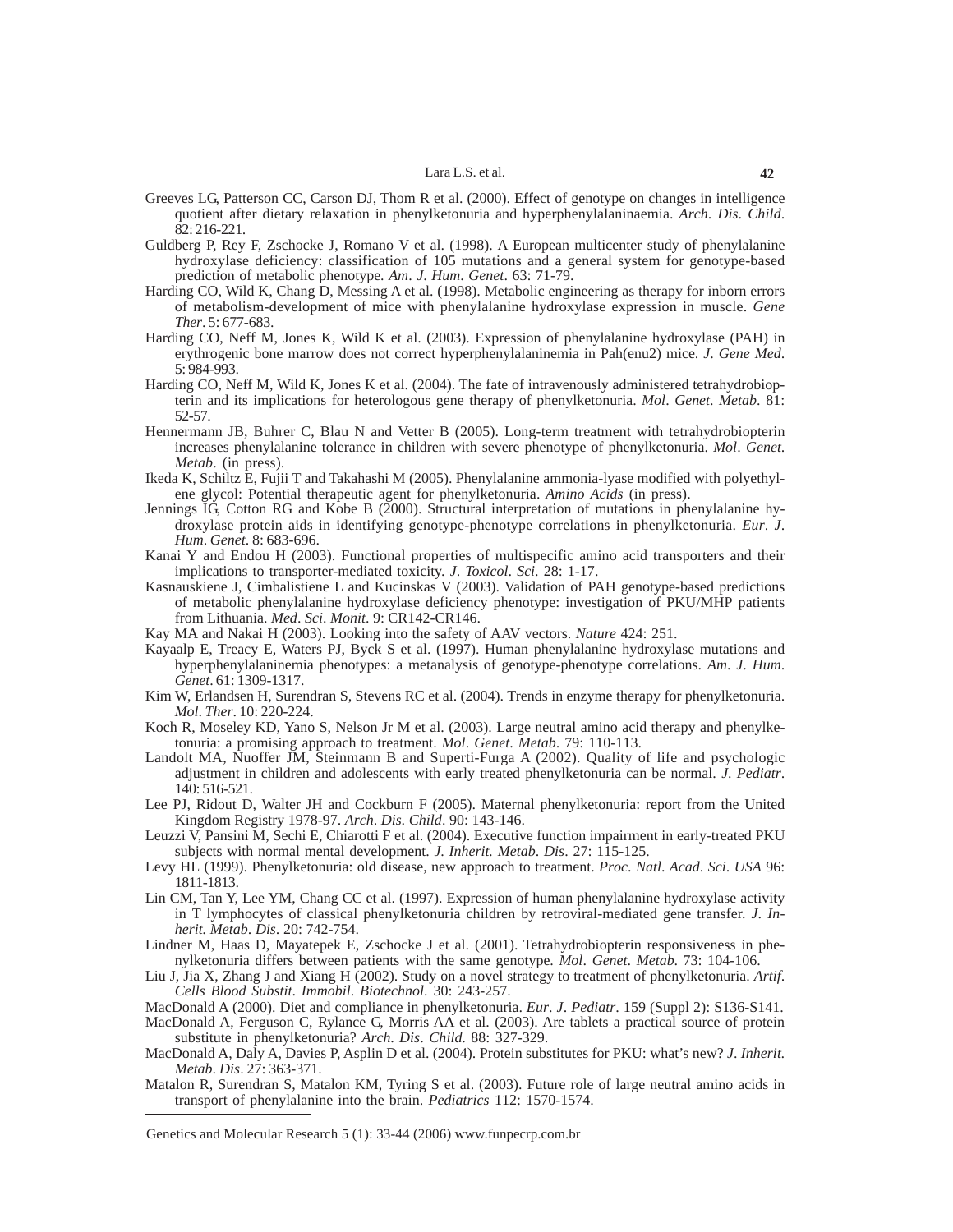- Merrick J, Aspler S and Schwarz G (2003). Phenylalanine-restricted diet should be life long. A case report on long-term follow-up of an adolescent with untreated phenylketonuria. *Int*. *J*. *Adolesc*. *Med*. *Health* 15: 165-168.
- Moats RA, Moseley KD, Koch R and Nelson Jr M (2003). Brain phenylalanine concentrations in phenylketonuria: research and treatment of adults. *Pediatrics* 112: 1575-1579.
- Nagasaki Y, Matsubara Y, Takano H, Fujii K et al. (1999). Reversal of hypopigmentation in phenylketonuria mice by adenovirus-mediated gene transfer. *Pediatr*. *Res*. 45: 465-473.
- Oh HJ, Park ES, Kang S, Jo I et al. (2004). Long-term enzymatic and phenotypic correction in the phenylketonuria mouse model by adeno-associated virus vector-mediated gene transfer. *Pediatr*. *Res*. 56: 278- 284.
- Perez-Duenas B, Vilaseca MA, Mas A, Lambruschini N et al. (2004). Tetrahydrobiopterin responsiveness in patients with phenylketonuria. *Clin*. *Biochem*. 37: 1083-1090.
- Pey AL, Desviat LR, Gamez A, Ugarte M et al. (2003). Phenylketonuria: genotype-phenotype correlations based on expression analysis of structural and functional mutations in PAH. *Hum*. *Mutat*. 21: 370- 378.
- Pietz J, Kreis R, Rupp A, Mayatepek E et al. (1999). Large neutral amino acids block phenylalanine transport into brain tissue in patients with phenylketonuria. *J*. *Clin*. *Invest*. 103: 1169-1178.
- Przyrembel H and Bremer HJ (2000). Nutrition, physical growth, and bone density in treated phenylketonuria. *Eur*. *J*. *Pediatr*. 159 (Suppl 2): S129-S135.
- Rivera I, Cabral A, Almeida M, Leandro P et al. (2000). The correlation of genotype and phenotype in Portuguese hyperphenylalaninemic patients. *Mol*. *Genet*. *Metab*. 69: 195-203.
- Rohr FJ, Munier AW and Levy HL (2001). Acceptability of a new modular protein substitute for the dietary treatment of phenylketonuria. *J*. *Inherit. Metab*. *Dis*. 24: 623-630.
- Rose WC, Leach BE, Coon MJ and Lambert GF (1955). The amino acid requirements of man. IX. The phenylalanine requirement. *J*. *Biol*. *Chem*. 213: 913-922.
- Sarkissian CN, Shao Z, Blain F, Peevers R et al. (1999). A different approach to treatment of phenylketonuria: phenylalanine degradation with recombinant phenylalanine ammonia lyase. *Proc*. *Natl*. *Acad*. *Sci*. *USA* 96: 2339-2344.
- Scriver CC (1998). A simple phenylalanine method for detecting phenylketonuria in large populations of newborn infants, by Robert Guthrie and Ada Susi, Pediatrics, 1963; 32: 318-343. *Pediatrics* 102: 236- 237.
- Scriver CR (2002). Why mutation analysis does not always predict clinical consequences: explanations in the era of genomics. *J*. *Pediatr*. 140: 502-506.
- Scriver CR and Waters PJ (1999). Monogenic traits are not simple: lessons from phenylketonuria. *Trends Genet*. 15: 267-272.
- Scriver CR and Kaufman S (2001). Hyperphenylalaninemia: phenylalanine hydroxylase deficiency. In: The metabolic and molecular bases of inherited disease (Scriver CR, Beaudet A, Sly WS and Childs, eds.). McGraw-Hill Inc., New York, NY, USA, pp. 1667-1724.
- Scriver CR, Hurtubise M, Konecki D, Phommarinh M et al. (2003). PAHdb 2003: what a locus-specific knowledgebase can do. *Hum*. *Mutat*. 21: 333-344.
- Smith I and Knowles J (2000). Behaviour in early treated phenylketonuria: a systematic review. *Eur. J. Pediatr.* 159 (Suppl 2): S89-S93.
- Spaapen LJ and Rubio-Gozalbo ME (2003). Tetrahydrobiopterin-responsive phenylalanine hydroxylase deficiency, state of the art. *Mol*. *Genet*. *Metab*. 78: 93-99.
- Start K (1998). Treating phenylketonuria by a phenylalanine-free diet. *Prof*. *Care Mother*. *Child*. 8: 109- 110.
- Steinfeld R, Kohlschutter A, Ullrich K and Lukacs Z (2003). A hypothesis on the biochemical mechanism of BH(4)-responsiveness in phenylalanine hydroxylase deficiency. *Amino Acids* 25: 63-68.
- Steinfeld R, Kohlschutter A, Ullrich K and Lukacs Z (2004). Efficiency of long-term tetrahydrobiopterin monotherapy in phenylketonuria. *J*. *Inherit. Metab*. *Dis*. 27: 449-453.
- Surtees R and Blau N (2000). The neurochemistry of phenylketonuria. *Eur*. *J*. *Pediatr*. 159 (Suppl 2): S109- S113.
- Thony B, Ding Z and Martinez A (2004). Tetrahydrobiopterin protects phenylalanine hydroxylase activity *in vivo*: implications for tetrahydrobiopterin-responsive hyperphenylalaninemia. *FEBS Lett.* 577: 507-511.
- Trefz FK and Blau N (2003). Potential role of tetrahydrobiopterin in the treatment of maternal phenylketonuria. *Pediatrics* 112: 1566-1569.
- Waisbren SE, Mahon BE, Schnell RR and Levy HL (1987). Predictors of intelligence quotient and intelligence quotient change in persons treated for phenylketonuria early in life. *Pediatrics* 79: 351-355.

Genetics and Molecular Research 5 (1): 33-44 (2006) www.funpecrp.com.br